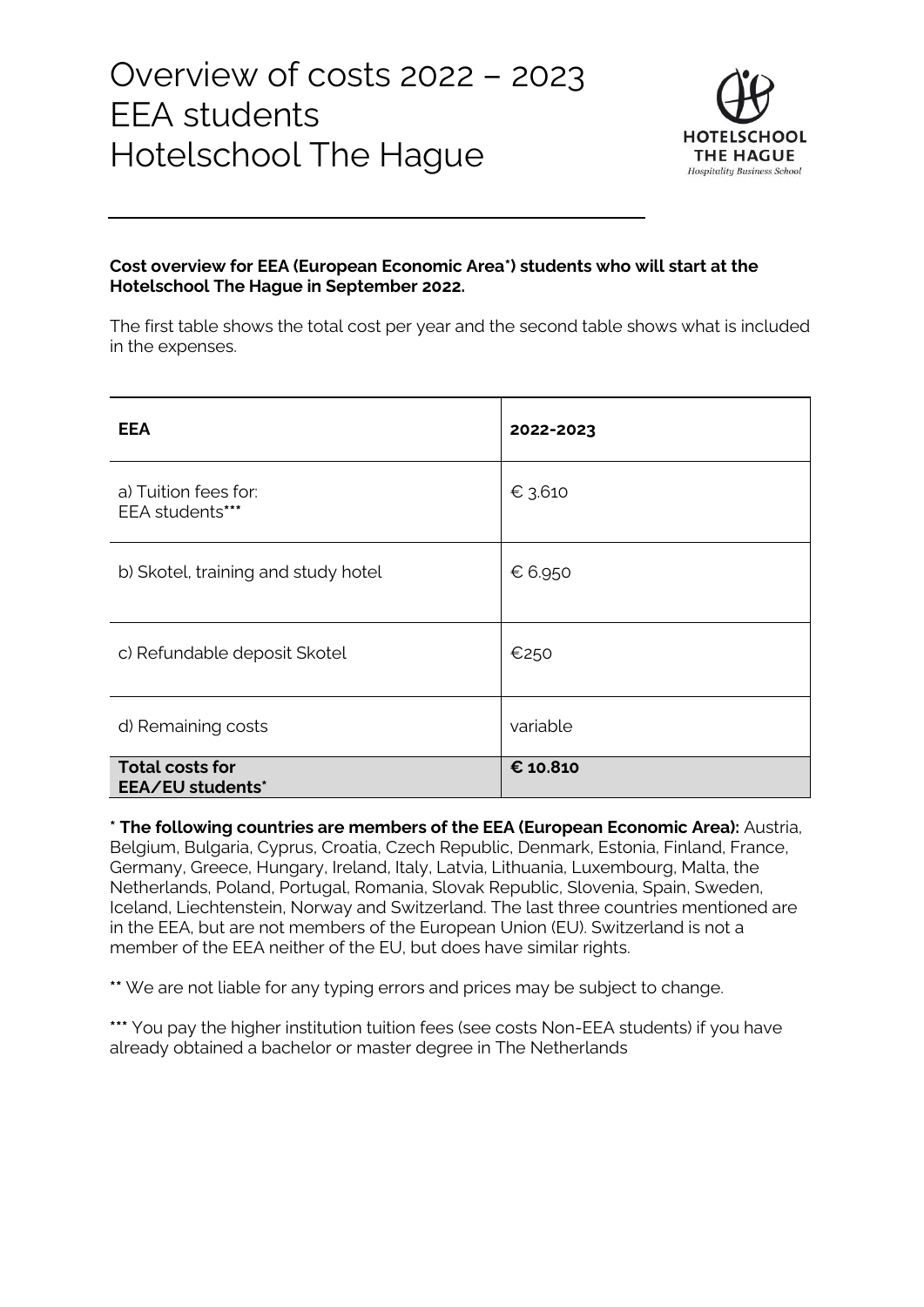

# **Explanation of the costs**

| a) Tuition fees for EEA-<br>students   | Hotelschool The Hague is part of a programme called 'Ruim<br>baan voor talent' (Make way for talent), started by the Ministry of<br>Education, Culture & Science. A number of Universities of<br>Applied Sciences, including Hotelschool The Hague, are allowed<br>to charge higher tuition fees on the grounds of demonstrable<br>added value for students. Hotelschool The Hague demonstrates                                                                                                                                                 |
|----------------------------------------|-------------------------------------------------------------------------------------------------------------------------------------------------------------------------------------------------------------------------------------------------------------------------------------------------------------------------------------------------------------------------------------------------------------------------------------------------------------------------------------------------------------------------------------------------|
|                                        | its added value through the following points:                                                                                                                                                                                                                                                                                                                                                                                                                                                                                                   |
|                                        | - demonstrable international character;<br>- demonstrable strong(er) personal growth;<br>- demonstrable ability to deal with complex problems;<br>- demonstrable favorable position in the labor market.                                                                                                                                                                                                                                                                                                                                        |
|                                        | Tuition fees for 2022-2023 are set at $\epsilon$ 3.610 for all students<br>except for non-EEA (European Economic Area*) students. These<br>fees also include non-subsidisable expenses, such as expenses<br>for an accident and liability insurance, official internal events for<br>placement students and the graduation ceremony and the<br>maintenance of the high-quality international network, e.g.<br>reputable placement companies. Due to this contribution the<br>restaurants can also offer prices that are below the market price. |
|                                        | Payment in installments is possible for EEA-students who have<br>their own bank account in the Netherlands.                                                                                                                                                                                                                                                                                                                                                                                                                                     |
| b) Skotel,<br>training and study hotel | The Skotel and catering practical forms an integral part of the<br>curriculum. It is compulsory for students to stay at the Skotel (the<br>training and study hotel) during the first year; either in<br>Amsterdam or The Hague. The fee includes breakfast and one<br>meal a day at school during 40 school weeks as well as access<br>to the Internet during 45 weeks. After the first-year students are<br>required to make their own accommodation arrangements.                                                                            |
|                                        | The deposit is reserved for repairs of damage to Skotel property<br>caused by students. This deposit is refunded after compensation<br>of outstanding balances or damages upon departure from the<br>Skotel.                                                                                                                                                                                                                                                                                                                                    |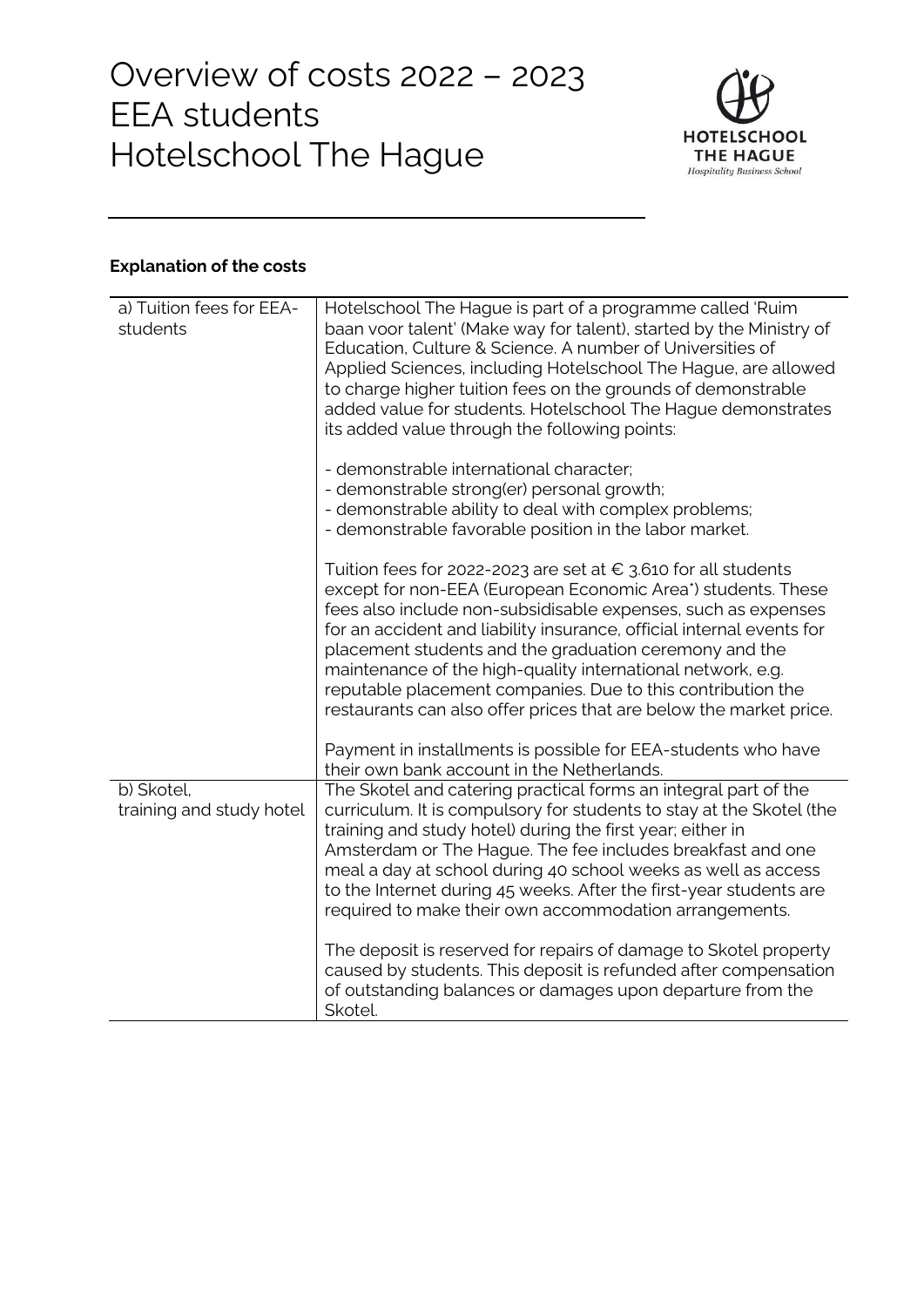

#### **Please note: there are some variable additional costs:**

| Computer/laptop                       | Although the school provides excellent computer facilities, we<br>do advise students to purchase a laptop. Each student can log on<br>to the school computer network by using their personal<br>username & password as assigned by the IT Department.<br>Throughout the school and at the Skotel rooms there are also<br>wireless access points where you can connect to the Internet via<br>your own laptop, mobile phone etc. using the 'HDH-HotSpot'.<br>Please make sure you have a suitable portable device and either<br>using a normal network cable (utp patch cable) or WiFi. |
|---------------------------------------|----------------------------------------------------------------------------------------------------------------------------------------------------------------------------------------------------------------------------------------------------------------------------------------------------------------------------------------------------------------------------------------------------------------------------------------------------------------------------------------------------------------------------------------------------------------------------------------|
| <b>Books</b>                          | Books can be bought from the school's supplier. Other lesson<br>materials consist mainly of a course guide that contains<br>important information for each course, such as the number of<br>EC's it provides, who the lecturers are, etc. Workbooks and<br>manuals provide additional reading material to supplement the<br>books. These course materials are available free of charge after<br>your start on the school's intranet: www.myhotelschool.nl.                                                                                                                             |
| Student expenditure for<br>practicals | These average costs include uniforms, a scarf, badge, and a knife<br>set and amount to approximately $\epsilon$ 750**. This amount is<br>excluding optional products like socks, belt, and shoes.                                                                                                                                                                                                                                                                                                                                                                                      |

**\*\*** Please note that the costs mentioned are preliminary. As soon as the definite costs are available, we will publish them on our website. We are not liable for any typing errors and prices may be subject to change.

#### **Reduction tuition fees for first year students**

In the first half of 2018, a bill for the reduction of tuition fees is processed, leading to reduced rates for specific target groups as of academic year 2022-2023. For the latest updates, please visit the website [www.rijksoverheid.nl](http://www.rijksoverheid.nl/)

# **Part-time jobs**

Foreign students in the Netherlands are allowed to have a part-time job. Please visit the Nuffic website for more information: [http://www.studyinholland.nl](http://www.studyinholland.nl/)

#### **Grants, loans and tuition fees**

More information about grants, loans and tuition fees can be found at the website of DUO [www.duo.nl](http://www.duo.nl/) or [www.scholarshipportal.eu](http://www.scholarshipportal.eu/)

# **Costs for non – EEA applicants**

Please note that if you have a non-EEA nationality, other costs and procedures are applicable to your situation. You can find this 'Overview costs non-EEA students' on our website [www.hotelschool.nl.](http://www.hotelschool.nl/)

*Contact the Admissions Office for more information: [admissions@hotelschool.nl.](mailto:admissions@hotelschool.nl)*